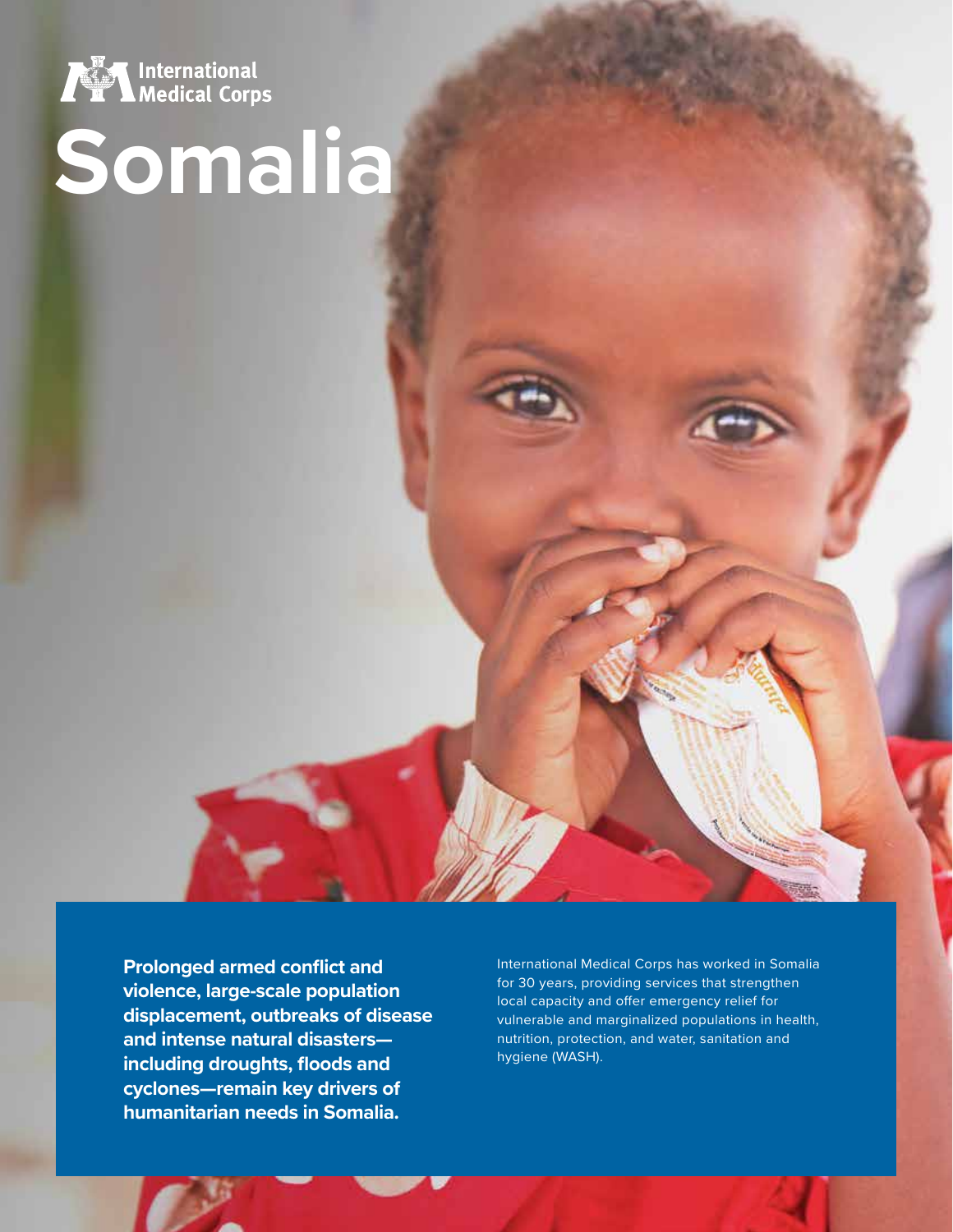



## **people are internally displaced due to conflict and climate-related conditions.**

**In Somalia, an estimated 2.9 million** 

As a result of droughts and floods, vulnerable communities are predisposed to food crises and outbreaks of disease, such as acute watery diarrhea, cholera and acute malnutrition. Of the 7.7 million people in need of humanitarian assistance, more than 5.5 million require lifesaving essential healthcare and nutrition services. Over three decades, International Medical Corps has relied on robust working relationships with local communities and authorities to bring relief to highly vulnerable populations across Somalia.

### **HEALTHCARE**

In Somalia's conflict-affected areas, access to basic healthcare remains a challenge. We work in 35 health facilities, including hospitals, district health centers, community-based primary healthcare clinics, and mobile health and nutrition teams, which serve more remote, sparcely-populated areas. Through these facilities in 2021 we provided primary and secondary healthcare services to more than 810,000 people in four Somali regions: Banadir, Bay, Middle Shabelle and Mudug. Our 10 mobile teams across Somalia work to ensure that we meet the health needs of those in hard-to-reach areas.

International Medical Corps offers the following healthcare services in Somalia:

- ▶ outpatient and inpatient consultations for common illnesses and disease across all age categories;
- ▶ routine immunization for children under 5 and pregnant women;
- ▶ basic emergency obstetric and neonatal care (BEmONC) and comprehensive emergency obstetric and neonatal care (CEmONC);
- ▶ antenatal and postnatal care, including nutrition screening and referral for pregnant and nursing women;
- ► integrated community case management (we train community health workers to diagnose and treat common childhood illnesses, such as malaria, pneumonia and diarrhea);
- ▶ promotion of birth spacing and provision of modern family-planning methods;
- ► clinical management of rape, including psychosocial support for survivors;
- ► health education and promotion in communities and health facilities;
- ▶ response to emergency outbreaks, including acute watery diarrhea, measles, population displacements and COVID-19;
- ▶ referral services within and outside facilities that we support;
- ▶ provision of PPE and IPC supplies to our staff and others working or residing in a facility;
- ► screening and clinical case management of COVID-19 patients;
- ▶ promotion of community awareness and key messaging on COVID-19; and
- ▶ disease surveillance and health data reporting to concerned authorities, including Ministry of Health and the UN Health cluster.

We implement innovative interventions to reduce Somalia's morbidity and mortality rates, increase community engagement and improve health monitoring and evaluation.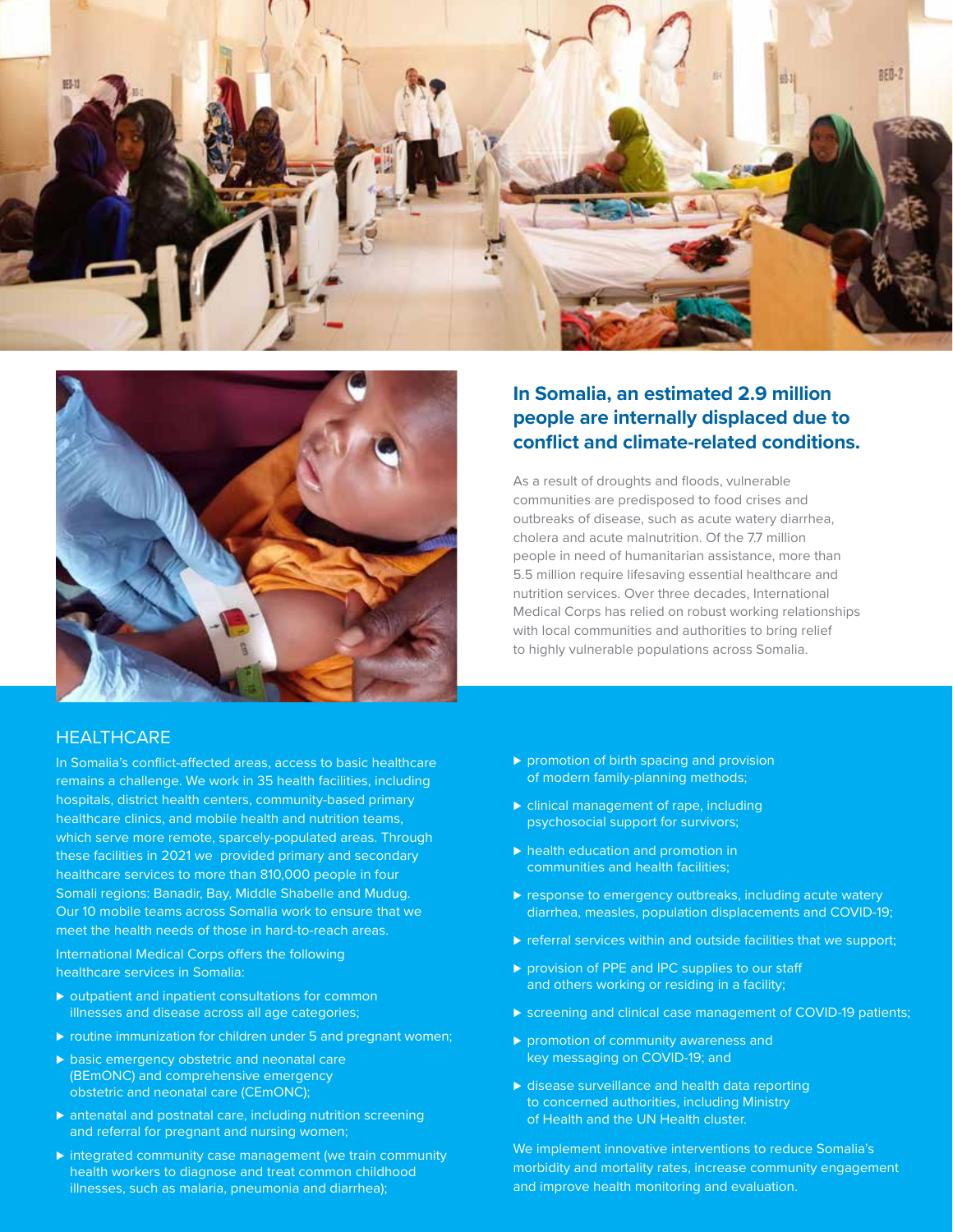

#### WATER, SANITATION AND HYGIENE (WASH)

Poor sanitation and hygiene practices and a lack of access to safe water can lead to outbreaks of disease. In 2021, we offered WASH services to 260,000 people in four regions: Banadir, Bay, Middle Shabelle and Mudug. We conduct hygiene promotion activities, household visits and mass awareness-raising sessions to educate local communities about their role in preventing waterborne and hygiene-related diseases. We inform each community about critical handwashing practices, hygienic latrine usage, safe water chains and solid-waste disposal. In addition, we distribute hygiene kits for internally displaced persons (IDPs) and host communities, to ensure that hygiene and health standards are maintained.

Our goal is to ensure that local communities have access to safe, clean water and to improved sanitation facilities. We also introduced a communityled sanitation approach in six riverine villages in Jowhar to eradicate open defecation. We routinely construct ventilated pit latrines to serve camps for IDPs, and restore shallow wells and pipeline connections in camps and health facilities to provide safe drinking water to communities. Finally, we promote the formation of local WASH committees and hygiene clubs in schools, and recruit solid-waste management volunteers who can serve as advocates for change in their communities. Since the onset of the COVID-19 pandemic, we have worked to raise awareness on the importance of handwashing, and provide vulnerable communities with water and soap to enable it.

#### NUTRITION

We implement nutrition programs in four regions in southcentral Somalia—Bay, Galmudug, Banadir and Middle Shabelle—working to reduce malnutrition in children under 5 and in pregnant and nursing women. We provide direct nutrition services, while focusing on strengthening local capacity to build nutrition levels, change social behavior and conduct advocacy.

Our nutrition services in Somalia include:

- ► screening and growth monitoring for children under 5;
- ▶ inpatient and outpatient management of severe and moderate acute malnutrition, integrated with health, WASH and protection services;
- ▶ maternal, infant and young-child nutrition counseling;
- ▶ health and nutrition education and promotion at the facility and community levels;
- ▶ training about COVID-19 safety and prevention guidelines; and screening and clinical case management of COVID-19 cases.



#### **PROTECTION**

Our protection programs provide quality case management for GBV survivors, improve mental and psychosocial well-being, and rebuild social structures as part of recovery from disaster.

Our psychosocial programming offers accessible, non-stigmatizing assistance through focused individual interventions, as well as community-based approaches delivered at women's and girls' safe spaces (WGSS). Our WGSS in Jowhar, Baidoa and Mogadishu districts provide women and girls who are survivors, as well as others in need, with coping mechanisms and skills to rebuild self-sufficiency as they work toward recovering from emotionally distressing experiences. Our approach focuses on building strong linkages between community-based psychosocial support and comprehensive mental health case management at health facilities.

Our gender-based violence (GBV) program makes comprehensive clinical and non-clinical case management available to survivors at our health facilities in Baidoa, Jowhar, Galkacyo and Mogadishu. We provide access to safety for survivors of rape, intimate partner violence, forced marriage, female genital mutilation and other forms of physical violence. We also offer medical and psychosocial support, and referrals for legal services for confidential management of injuries and follow-up care.

In Galkacyo, we help mitigate the risks of GBV by reducing the distance to water sources, erecting solar-powered lighting next to water sources and latrines to provide added security at night and building gender-segregated latrines that have internal lockable doors.

International Medical Corps is working with communities in Somalia to address social stigma and change attitudes toward GBV and psychosocial support, through community-outreach protection teams, such as the community support group drawn from local residents and religious leaders. These teams help raise awareness of GBV risk factors and access to GBV services while helping communities identify and adopt community protection strategies.